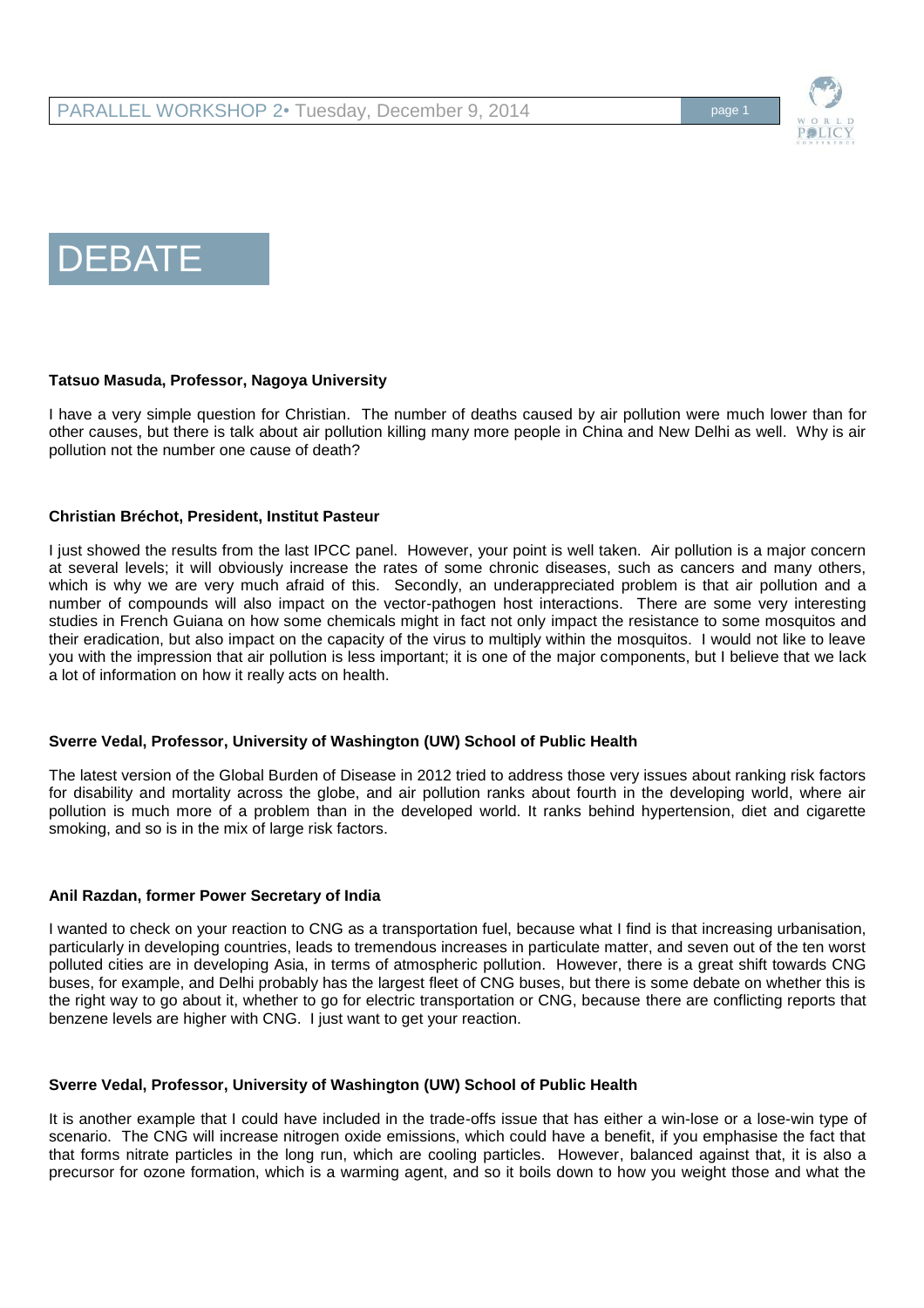PARALLEL WORKSHOP 2• Tuesday, December 9, 2014



impact of those two are. Certainly, the reduction in particulate concentrations is important, so the primary particle emissions from CNG are much less than for the other fuels that we are using, and to the extent that those particles are warming - which some are not, but are cooling instead - that would be a major benefit. Therefore, the answer is complex, there are trade-offs to it, and there has been work trying to balance those trade-offs. Some of them are unacceptable from an air pollution perspective, which is trying to jack up cooling particles in some way while actually degrading our environment but actually being beneficial from a climate change perspective. The answer to your question is complicated.

# **Richard Cooper, Professor of International Economics at Harvard University**

What is your bottom line? Compressed natural gas, as I understand it, is substituting for diesel, and once you quantify all the pluses and minuses, surely there is a way to say whether it is better than diesel or not.

# **Sverre Vedal, Professor, University of Washington (UW) School of Public Health**

The big issue is elemental carbon, or black carbon.

# **Richard Cooper, Professor of International Economics at Harvard University**

That comes from diesel fuel, particularly with badly maintained engines.

# **Sverre Vedal, Professor, University of Washington (UW) School of Public Health**

Yes. The bottom line is that the reduction in particles, black carbon in particular, is a major advantage to compressed natural gas.

# **Anil Razdan, former Power Secretary of India**

You did not mention that there have been a lot of fires in badly maintained CNG systems in transportation vehicles, and there have been quite a few deaths.

# **William Ramsay, Senior Advisor of the Center for Energy, Ifri**

I have a question about the adaptability of bugs. Is any work underway to block the passage of pathogens through the vectors?

# **Christian Bréchot, President, Institut Pasteur**

Yes, there are many studies on this, and it is an emerging field. You can use a number of tricks, which I do not have time to detail, but there is a lot of work on this.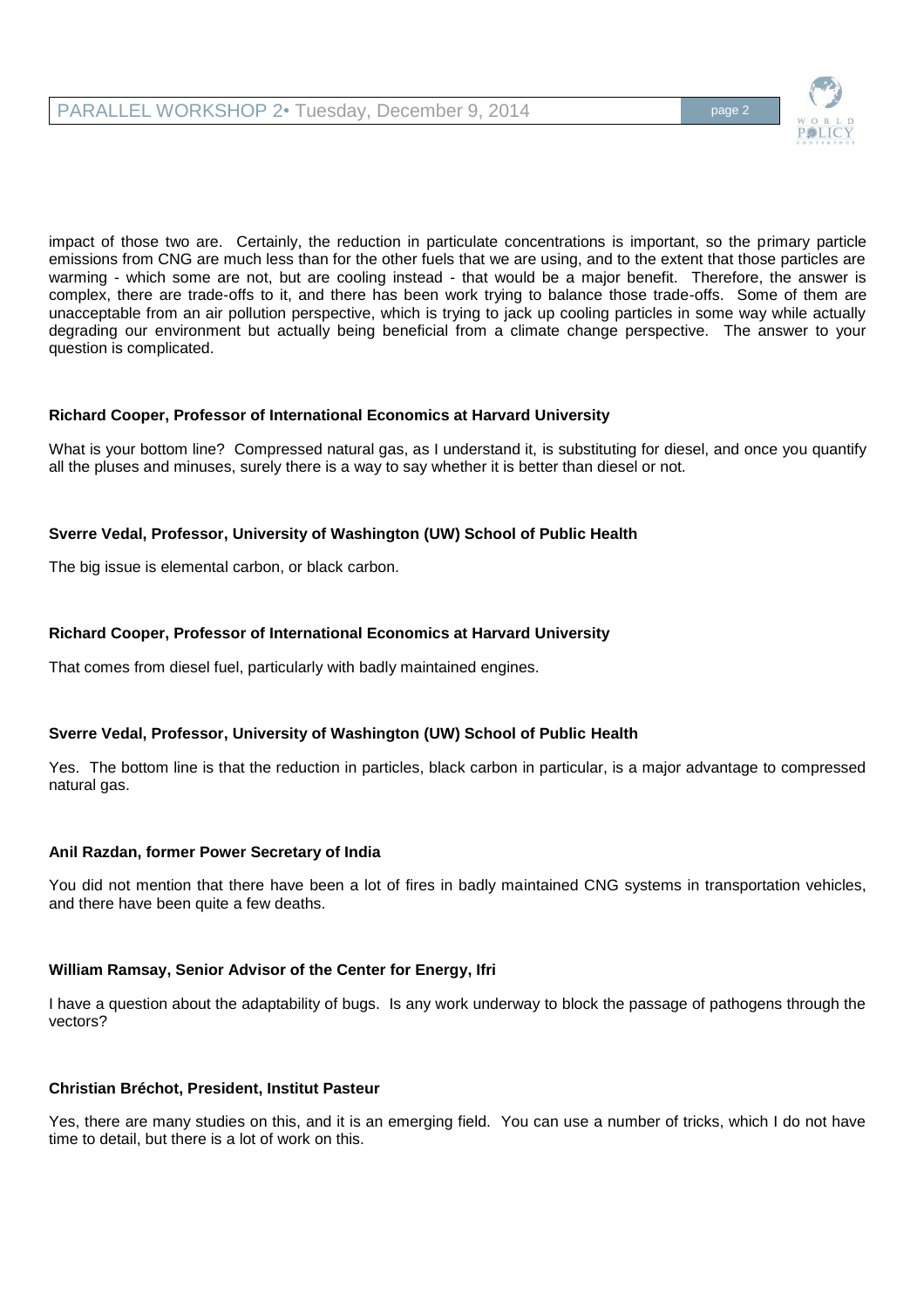## **Donald Johnston, Chair of the McCall MacBain Foundation**

You referred to geoengineering in your remarks, and you talked about the cooling pollutants, one of which was sulphate. One of the geoengineering proposals is to seed the atmosphere with these reflective pollutants, which would change the albedo. Is that what happens when you have a cooling pollutant? I did not quite understand how they cool, unless they are reflective.

## **Sverre Vedal, Professor, University of Washington (UW) School of Public Health**

The primary mechanism is to scatter incoming radiation, so there is less incoming radiation to the earth and so less warming radiation emitted from the earth. Less radiation reaches the earth, so it is less warming; it just scatters the incoming radiation.

## **Donald Johnston, Chair of the McCall MacBain Foundation**

Is it related to the geoengineering notion that we are talking about? The Chairman made reference to this, and there are several geoengineering projects out there, but that is one of them.

### **Sverre Vedal, Professor, University of Washington (UW) School of Public Health**

It is not one that one should necessarily scoff at, because we have an historical example of what happened from the 1950s to the 1980s, where for example there was no sulphur control in the US, and warming did not increase as steeply until sulphur control was instituted in the early 1980s, as a result of this removal of cooling particles. Therefore, there is an historical evidence base that this actually does take place. It is just unpalatable. I come from the air pollution field, and to encourage some type of air pollution, to increase concentrations of air pollutants for perhaps a greater good, is initially unpalatable, but there is rationale for it.

### **Donald Johnston, Chair of the McCall MacBain Foundation**

You have an expert at Harvard, David Keith, who is an enthusiastic supporter of this. That is where we get this gridlock which we seem to have, and we have to find some escape hatch.

### **Richard Cooper, Professor of International Economics at Harvard University**

Let me explain about Keith. He is actually not in favour of geoengineering, but is in favour of studying geoengineering. His basic view is that climate change may come faster or more abruptly than any of the linear models now show, and humanity may be caught off guard and needs to be prepared to deal with that. There are several different proposals out there, and his basic view is that we ought to understand them, whether they work, and what their side effects are, so that we make our decisions on an informed basis. He is not prepared at this stage to recommend geoengineering.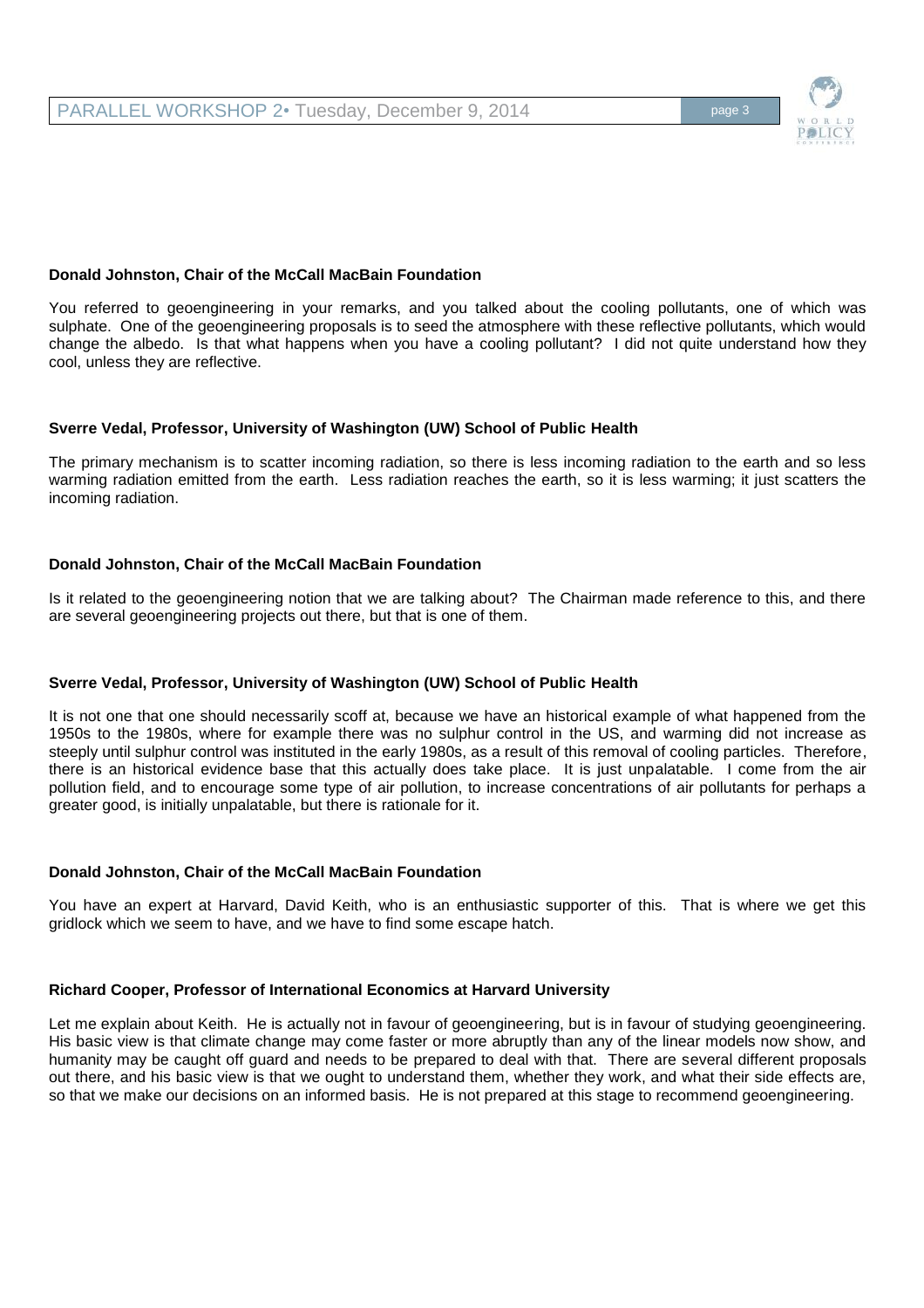PARALLEL WORKSHOP 2• Tuesday, December 9, 2014

# **Donald Johnston, Chair of the McCall MacBain Foundation**

I realise that; I did not want to attribute that to him. However, it is basically the fire extinguisher.

# **Richard Cooper, Professor of International Economics at Harvard University**

It is a Plan B.

## **Wu Jianmin, Executive Vice Chairman of China Institute for Innovation and Development Strategy**

I have two questions for the President of the Institut Pasteur. Smoke is a major issue facing China. Last August, I took a high-speed train from Beijing to Wuhan, and there was heavy smog when I left Beijing. The train runs at 300 km an hour and runs for three hours; I saw only smog. Only when we entered Hubei did the smog disappear. Scientists in China are divided about what really forms the smog. Some people blame climate change, and others say it is too much burning of fossil fuels. What is your analysis? That is the first question.

Secondly, quite a few people in China have forecast that there will be an explosion of lung cancers in Beijing in six or seven years. What is your answer to this worry?

### **Christian Bréchot, President, Institut Pasteur**

Thank you for very easy questions. Regarding the first question, I am not an expert, but very simply, I would feel that both are hypotheses. I am not the expert to address this. I come quite frequently to China, where we have two institutes, and I believe that this is something that scientists are having difficulty answering precisely. I really believe that you have both factors, but it is a very vague answer.

Regarding the second point, you have in China what I tried to convey, a mixed bag between environmental factors, such as tobacco smoking, pollution, and infectious pathogens. You have a burden of hepatitis-related liver cancer, of papillomavirus-related cancer, and you have gastric cancer which is at the forefront of cancer cases, and which is related to bacteria. Then you have smoking and lung cancer. Therefore, yes, lung cancer will be at the forefront of the leading causes of cancer in China in the next few years, and this has already started, unfortunately. We can make the prediction that lung cancer, which is already very prevalent in China, will be at the forefront of cancers for the reasons you have presented.

# **Bertrand de la Noue, General Representative of Total in China**

Thank you for your encouraging words for people living in China. I have a very simple question for Mr Vedal. You spoke about cooling and warming particles. How do they compare to each other in terms of degrees, and can they cancel each other, or are we not talking about the same scale?

# **Sverre Vedal, Professor, University of Washington (UW) School of Public Health**

They are on the same scale, and there has been a lot of work comparing the relative radiative forcings in total, and subtracting the warming effect from the cooling effect, etc., and the bottom line is that there is perhaps a somewhat greater warming effect, but the cooling effect is substantial, and it depends a little on region. It varies from region to region to some extent, and in some regions the cooling effect dominates, and in fact you have an overall air pollution